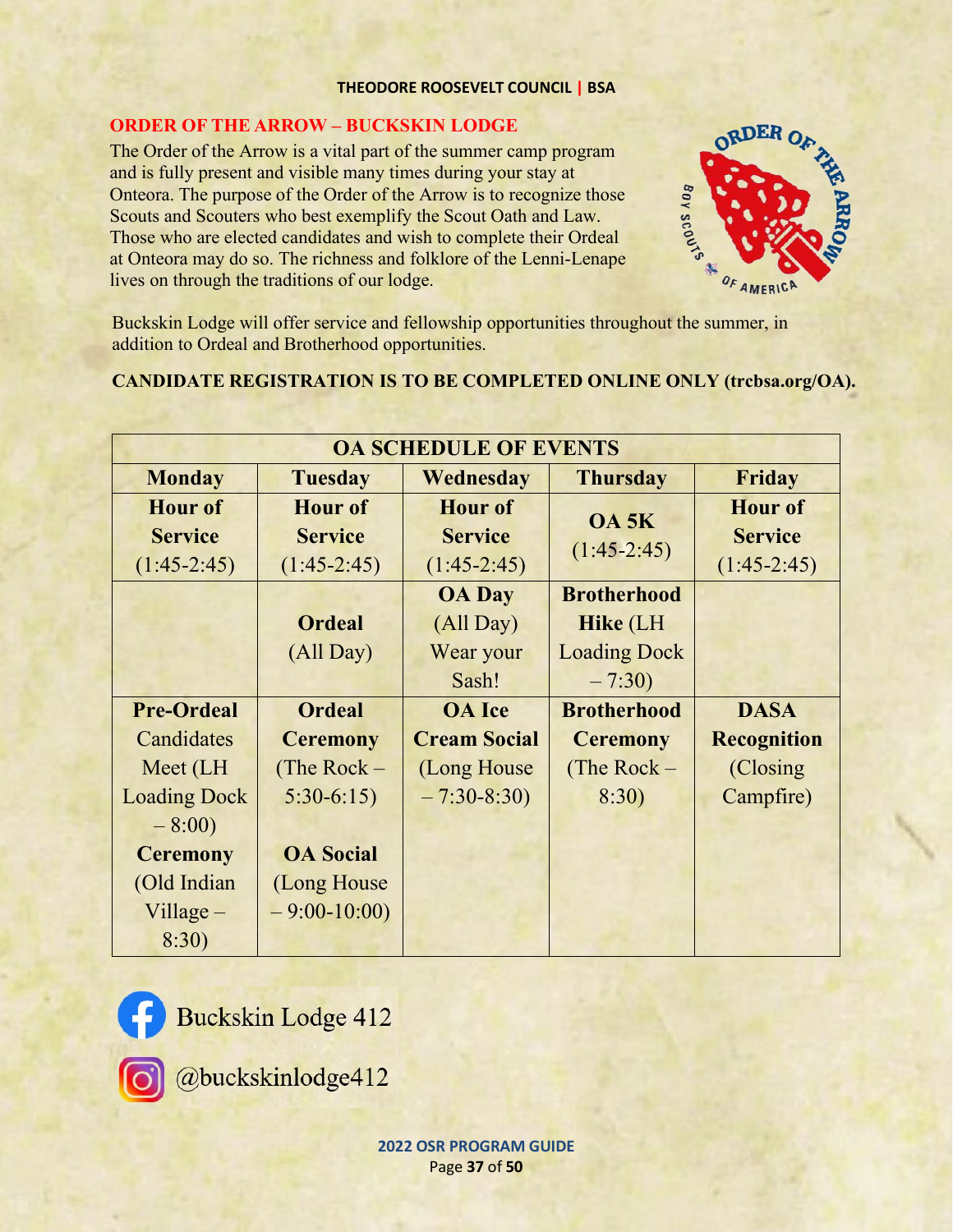

### Greetings Brothers!

The Order of the Arrow is excited to announce many new and returning programs at Onteora this summer! The following outlines these events:

### 1. Monday:

Every week, we will be inducting new Arrowmen into our Order. If you have been elected, but are yet to complete your Ordeal, this summer is your chance! Ordeals will begin Monday night and last until Tuesday evening. Sign up is available at trcbsa.org.

2. Tuesday:

During the Ordeal, Brothers are more than welcome to assist in the Ordeal projects to improve our beautiful camp! The Ordeal Ceremony will take place in the evening. At night, the OA Social will be held at the Long House to socialize with your fellow brothers!

3. Wednesday:

Wednesday is OA Day! Be sure to bring and wear your sash and show your support for Buckskin Lodge and our brothers! During open program on Wednesday (and on Monday, Tuesday, and Friday as well), the OA Hour of Service will take place, where you will have an opportunity to give back to the camp we all love. At night, we will be hosting our iconic OA Ice Cream Social in conjunction with Movie Night, where the entire camp will be able to enjoy ice cream!

4. Thursday:

Thursday will be the Brotherhood Ceremony as well as a fellowship for members in the Order. If you have been an Ordeal member in the OA for at least 6 months and are ready to seal your vows in Brotherhood, sign up for to complete your Brotherhood at trcbsa.org! Additionally, we will be hosting the OA 5K on Thursday during Afternoon Program, open to everyone. Be sure to bring your running shoes and excitement!

Finally, the exclusive Distinguished Arrowman Service Award will be making its return to camp this year! Be sure to participate in the various events throughout the week to earn a limited addition patch available only at camp this year! The patch will be revealed prior to camp @buckskinlodge412 on Instagram and Facebook. Be sure to follow us for OA updates!

If there are any questions regarding the Order of the Arrow's involvement at Onteora Scout Reservation, do not hesitate to reach out to the Order of the Arrow Coordinator. I can't wait to have an amazing week with you at the Land in the Sky!

Yours in Service, John Vaiano 2022 Order of the Arrow Coordinator John.VaianoOSR2022@outlook.com

> **2022 OSR PROGRAM GUIDE** Page **38** of **50**